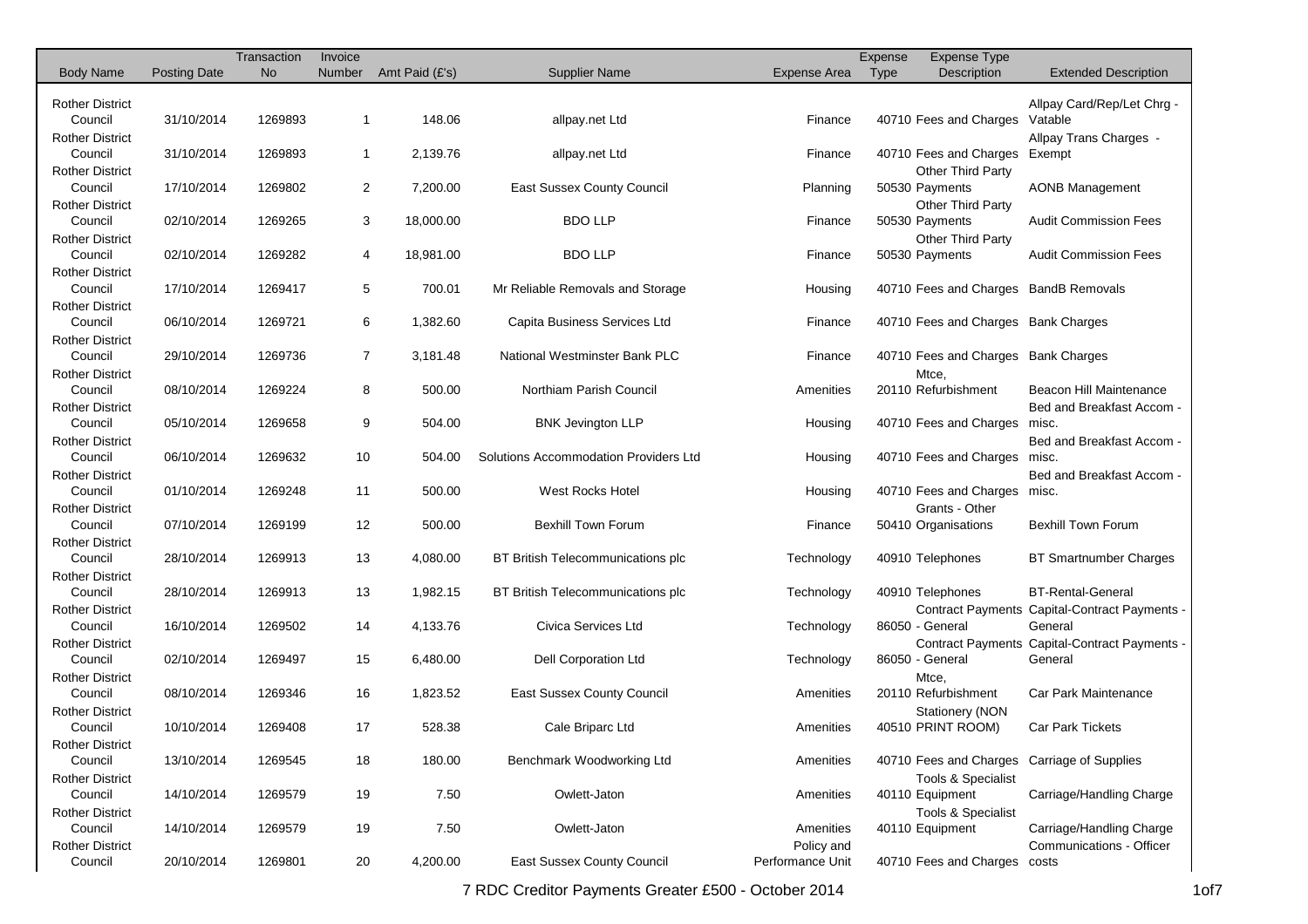|                                   |                     | Transaction | Invoice |                |                                       |                      | Expense | <b>Expense Type</b>                     |                                                 |
|-----------------------------------|---------------------|-------------|---------|----------------|---------------------------------------|----------------------|---------|-----------------------------------------|-------------------------------------------------|
| <b>Body Name</b>                  | <b>Posting Date</b> | <b>No</b>   | Number  | Amt Paid (£'s) | <b>Supplier Name</b>                  | <b>Expense Area</b>  | Type    | Description                             | <b>Extended Description</b>                     |
| <b>Rother District</b>            |                     |             |         |                |                                       |                      |         | Community                               |                                                 |
| Council                           | 02/10/2014          | 1269901     | 21      | 1,000.00       | <b>Battle Arts and Music Festival</b> | Finance              |         | 89110 Projects Grants                   | <b>Community Grants Scheme</b>                  |
| <b>Rother District</b>            |                     |             |         |                |                                       |                      |         | Community                               |                                                 |
| Council                           | 02/10/2014          | 1269739     | 22      | 18,337.00      | Parochial Church Council of Crowhurst | Finance              |         | 89110 Projects Grants                   | <b>Community Grants Scheme</b>                  |
| <b>Rother District</b>            |                     |             |         |                |                                       |                      |         | Community                               |                                                 |
| Council                           | 18/10/2014          | 1269584     | 23      | 11,663.00      | Parochial Church Council of Crowhurst | Finance              |         | 89110 Projects Grants                   | <b>Community Grants Scheme</b>                  |
| <b>Rother District</b>            |                     |             |         |                |                                       |                      |         | Community                               |                                                 |
| Council                           | 07/10/2014          | 1269487     | 24      | 6,800.00       | Westfield Bowls Club                  | Finance              |         | 89110 Projects Grants                   | <b>Community Grants Scheme</b>                  |
| <b>Rother District</b>            |                     |             |         |                |                                       |                      |         | Community                               |                                                 |
| Council                           | 28/10/2014          | 1269869     | 25      | 6,800.00       | Westfield Bowls Club                  | Finance              |         | 89110 Projects Grants                   | <b>Community Grants Scheme</b>                  |
| <b>Rother District</b>            |                     |             |         |                |                                       |                      |         |                                         |                                                 |
| Council                           | 22/10/2014          | 1269820     | 26      | 888.00         | <b>Landmark Chambers</b>              | Planning             |         | 40710 Fees and Charges Consultants Fees |                                                 |
| <b>Rother District</b>            |                     |             |         |                |                                       |                      |         |                                         |                                                 |
| Council                           | 14/10/2014          | 1269540     | 27      | 1,800.00       | C E Dawe Environmental Services Ltd   | Housing              |         | 40710 Fees and Charges Consultants Fees |                                                 |
| <b>Rother District</b>            |                     |             |         |                |                                       |                      |         |                                         |                                                 |
| Council                           | 26/10/2014          | 1269786     | 28      | 1,800.00       | C E Dawe Environmental Services Ltd   | Housing              |         | 40710 Fees and Charges Consultants Fees |                                                 |
| <b>Rother District</b>            |                     |             |         |                |                                       |                      |         |                                         |                                                 |
| Council                           | 31/10/2014          | 1269939     | 29      | 900.00         | C E Dawe Environmental Services Ltd   | Housing              |         | 40710 Fees and Charges Consultants Fees |                                                 |
| <b>Rother District</b>            |                     |             |         |                |                                       |                      |         |                                         | <b>Contract Hire Car Lease</b>                  |
| Council                           | 01/10/2014          | 1269189     | 30      | 8,676.69       | Hitachi Capital Vehicle Solutions Ltd | Finance              |         | 95270 Contract Hire Cars                | Costs                                           |
| <b>Rother District</b>            |                     |             |         |                |                                       |                      |         |                                         | <b>Contract Hire Car Lease</b>                  |
| Council                           | 17/10/2014          | 1269538     | 31      | 5.380.43       | Hitachi Capital Vehicle Solutions Ltd | Finance              |         | 95270 Contract Hire Cars Costs          |                                                 |
| <b>Rother District</b>            |                     |             |         |                |                                       |                      |         | Operational                             |                                                 |
| Council                           | 09/10/2014          | 1269569     | 32      | 48.88          | Kent County Council (KCS)             | Technology           |         | 41210 Leases                            | <b>Copier Rental and Service</b>                |
| <b>Rother District</b>            |                     |             |         |                |                                       | Joint Waste Contract |         |                                         |                                                 |
| Council                           | 01/10/2014          | 1269229     | 33      | 1,164,652.52   | Kier Services - Environmental         | <b>Client Unit</b>   |         |                                         | 50510 Private Contractors CORE Joint Waste Cost |
| <b>Rother District</b>            |                     |             |         |                |                                       |                      |         |                                         |                                                 |
| Council                           | 24/10/2014          | 1269710     | 34      | 573.00         | Her Majestys Court Service            | Finance              |         | 40710 Fees and Charges Court Costs/Fees |                                                 |
| <b>Rother District</b>            |                     |             |         |                |                                       |                      |         |                                         |                                                 |
| Council                           | 02/10/2014          | 1269366     | 35      | 1,440.00       | <b>Tourism South East</b>             | Regeneration         |         |                                         | 40710 Fees and Charges Data Stewarding Services |
| <b>Rother District</b><br>Council | 14/10/2014          | 1269372     | 36      | 3,500.00       | Finzel De La Warr                     |                      |         | 89210 HMG Assistance                    | Decent Home Improvement<br>Assis-Grant          |
| <b>Rother District</b>            |                     |             |         |                |                                       | Housing              |         |                                         |                                                 |
| Council                           | 10/10/2014          | 1269408     | 37      | 34.80          | Cale Briparc Ltd                      | Amenities            |         | 40810 Postages                          | Delivery and/or Packaging of<br>Equipm          |
| <b>Rother District</b>            |                     |             |         |                | Mr Mark Neale General Building and    |                      |         |                                         |                                                 |
| Council                           | 08/10/2014          | 1269214     | 38      | 4,399.00       | Plumbing Ltd                          | Housing              |         | 89200 DFG Assistance                    | <b>Disabled Facilities Grant</b>                |
| <b>Rother District</b>            |                     |             |         |                |                                       |                      |         |                                         |                                                 |
| Council                           | 14/10/2014          | 1269359     | 39      | 2,970.00       | A and A J Bishop                      | Housing              |         | 89200 DFG Assistance                    | <b>Disabled Facilities Grant</b>                |
| <b>Rother District</b>            |                     |             |         |                |                                       |                      |         |                                         |                                                 |
| Council                           | 21/10/2014          | 1269439     | 40      | 3,627.31       | Alfa Electric Ltd                     | Housing              |         | 89200 DFG Assistance                    | <b>Disabled Facilities Grant</b>                |
| <b>Rother District</b>            |                     |             |         |                |                                       |                      |         |                                         |                                                 |
| Council                           | 08/10/2014          | 1269213     | 41      | 662.84         | <b>Family Mosaic Housing</b>          | Housing              |         | 89200 DFG Assistance                    | <b>Disabled Facilities Grant</b>                |
| <b>Rother District</b>            |                     |             |         |                |                                       |                      |         |                                         |                                                 |
| Council                           | 08/10/2014          | 1269216     | 42      | 696.30         | <b>Family Mosaic Housing</b>          | Housing              |         | 89200 DFG Assistance                    | <b>Disabled Facilities Grant</b>                |
| <b>Rother District</b>            |                     |             |         |                |                                       |                      |         |                                         |                                                 |
| Council                           | 21/10/2014          | 1269440     | 43      | 544.09         | Family Mosaic Housing                 | Housing              |         | 89200 DFG Assistance                    | <b>Disabled Facilities Grant</b>                |
|                                   |                     |             |         |                |                                       |                      |         |                                         |                                                 |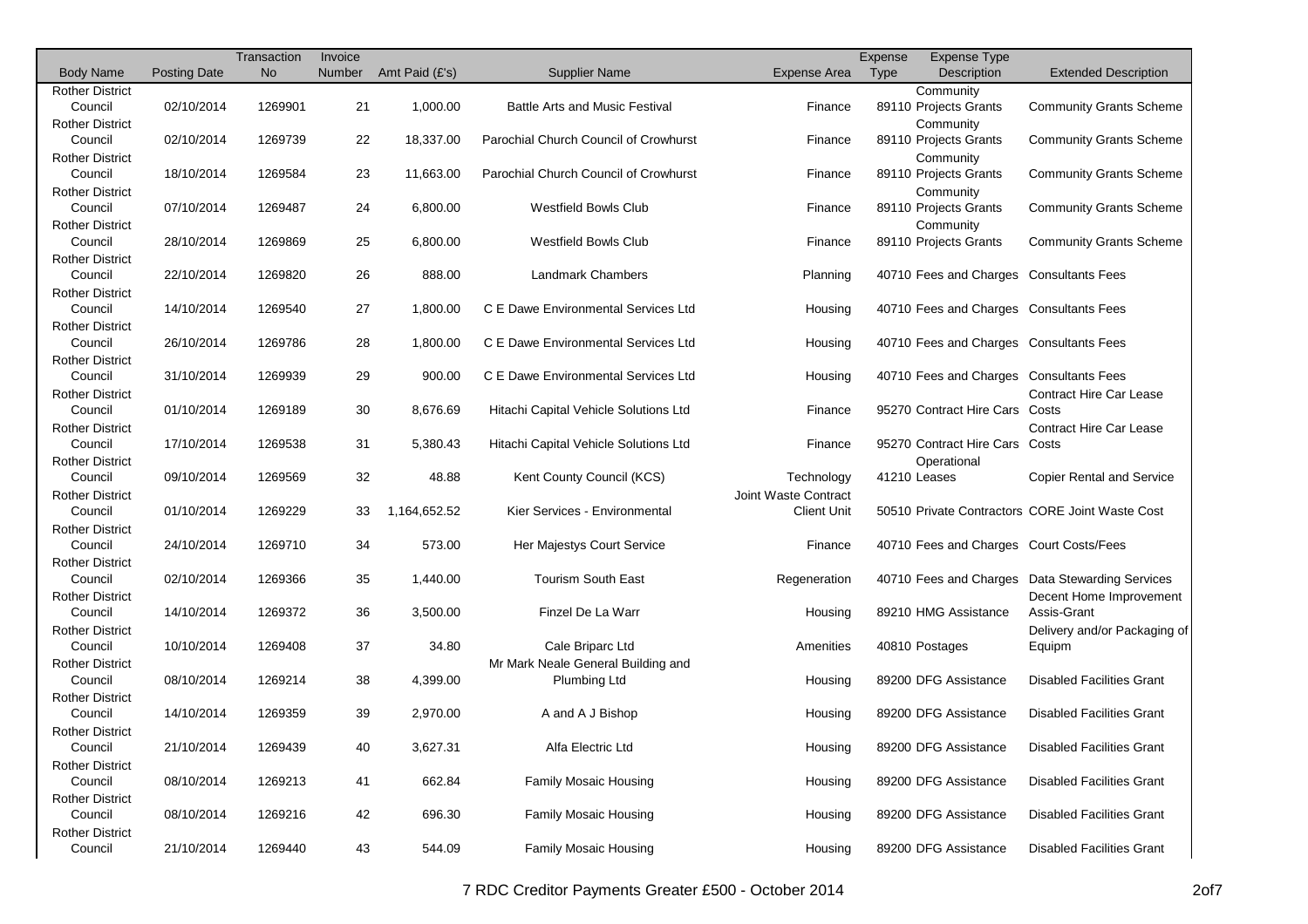|                        |                     | Transaction | Invoice |                |                                        |                         | Expense | Expense Type                    |                                             |
|------------------------|---------------------|-------------|---------|----------------|----------------------------------------|-------------------------|---------|---------------------------------|---------------------------------------------|
| <b>Body Name</b>       | <b>Posting Date</b> | <b>No</b>   | Number  | Amt Paid (£'s) | <b>Supplier Name</b>                   | Expense Area            | Type    | Description                     | <b>Extended Description</b>                 |
| <b>Rother District</b> |                     |             |         |                |                                        |                         |         |                                 |                                             |
| Council                | 27/10/2014          | 1269544     | 44      | 769.20         | <b>Family Mosaic Housing</b>           | Housing                 |         | 89200 DFG Assistance            | <b>Disabled Facilities Grant</b>            |
| <b>Rother District</b> |                     |             |         |                |                                        |                         |         |                                 |                                             |
| Council                | 14/10/2014          | 1269361     | 45      | 1,141.00       | Griffin and Son                        | Housing                 |         | 89200 DFG Assistance            | <b>Disabled Facilities Grant</b>            |
| <b>Rother District</b> |                     |             |         |                |                                        |                         |         |                                 |                                             |
| Council                | 08/10/2014          | 1269215     | 46      | 4,642.00       | Nutra Plumbing and Heating Ltd         | Housing                 |         | 89200 DFG Assistance            | <b>Disabled Facilities Grant</b>            |
| <b>Rother District</b> |                     |             |         |                |                                        |                         |         |                                 |                                             |
| Council                | 14/10/2014          | 1269360     | 47      | 1,438.00       | Nutra Plumbing and Heating Ltd         | Housing                 |         | 89200 DFG Assistance            | <b>Disabled Facilities Grant</b>            |
| <b>Rother District</b> |                     |             |         |                |                                        |                         |         |                                 | Computer Licences Down To Earth - Cleanse - |
| Council                | 16/10/2014          | 1269527     | 48      | 1,350.00       | MCPC Systems (UK) Ltd                  | Technology              |         | 41140 (IT TO BUY ONLY) Software |                                             |
| <b>Rother District</b> |                     |             |         |                | Laser Energy Buying Group (Kent County |                         |         | Premises-                       |                                             |
| Council                | 16/10/2014          | 1269581     | 49      | 3,444.95       | <b>Council Commercial Services)</b>    | Amenities               |         | 20210 Electricity               | <b>Electricity Charges</b>                  |
| <b>Rother District</b> |                     |             |         |                | Laser Energy Buying Group (Kent County |                         |         | Premises-                       |                                             |
| Council                | 16/10/2014          | 1269620     | 50      | 1,715.42       | <b>Council Commercial Services)</b>    | Amenities               |         | 20210 Electricity               | <b>Electricity Charges</b>                  |
| <b>Rother District</b> |                     |             |         |                | Laser Energy Buying Group (Kent County |                         |         | Premises-                       |                                             |
| Council                | 16/10/2014          | 1269620     | 50      | 58.48          | <b>Council Commercial Services)</b>    | Amenities               |         | 20210 Electricity               | <b>Electricity Charges</b>                  |
| <b>Rother District</b> |                     |             |         |                | Laser Energy Buying Group (Kent County |                         |         | Premises-                       |                                             |
| Council                | 16/10/2014          | 1269620     | 50      | 175.44         | <b>Council Commercial Services)</b>    | Amenities               |         | 20210 Electricity               | <b>Electricity Charges</b>                  |
| <b>Rother District</b> |                     |             |         |                | Laser Energy Buying Group (Kent County |                         |         | Premises-                       |                                             |
| Council                | 16/10/2014          | 1269647     | 51      | 507.85         | <b>Council Commercial Services)</b>    | Amenities               |         | 20210 Electricity               | <b>Electricity Charges</b>                  |
| <b>Rother District</b> |                     |             |         |                | Laser Energy Buying Group (Kent County |                         |         | Premises-                       |                                             |
| Council                | 16/10/2014          | 1269666     | 52      | 503.21         | <b>Council Commercial Services)</b>    | Amenities               |         | 20210 Electricity               | <b>Electricity Charges</b>                  |
| <b>Rother District</b> |                     |             |         |                | Laser Energy Buying Group (Kent County |                         |         | Premises-                       |                                             |
| Council                | 17/10/2014          | 1269683     | 53      | 705.16         | <b>Council Commercial Services)</b>    | Amenities               |         | 20210 Electricity               | <b>Electricity Charges</b>                  |
| <b>Rother District</b> |                     |             |         |                | Laser Energy Buying Group (Kent County |                         |         | Premises-                       |                                             |
| Council                | 17/10/2014          | 1269685     | 54      | 710.87         | <b>Council Commercial Services)</b>    | Amenities               |         | 20210 Electricity               | <b>Electricity Charges</b>                  |
| <b>Rother District</b> |                     |             |         |                | Laser Energy Buying Group (Kent County |                         |         | Premises-                       |                                             |
| Council                | 17/10/2014          | 1269690     | 55      | 728.76         | <b>Council Commercial Services)</b>    | Amenities               |         | 20210 Electricity               | <b>Electricity Charges</b>                  |
| <b>Rother District</b> |                     |             |         |                | Laser Energy Buying Group (Kent County |                         |         | Premises-                       |                                             |
| Council                | 17/10/2014          | 1269692     | 56      | 728.76         | <b>Council Commercial Services)</b>    | Amenities               |         | 20210 Electricity               | <b>Electricity Charges</b>                  |
| <b>Rother District</b> |                     |             |         |                | Laser Energy Buying Group (Kent County |                         |         | Premises-                       |                                             |
| Council                | 17/10/2014          | 1269694     | 57      | 705.40         | <b>Council Commercial Services)</b>    | Amenities               |         | 20210 Electricity               | <b>Electricity Charges</b>                  |
| <b>Rother District</b> |                     |             |         |                |                                        | Water Purity $R + W$    |         |                                 | EnvH - Access to RIAMS                      |
| Council                | 22/10/2014          | 1269524     | 58      | 3,540.00       | <b>R H Environmental Limited</b>       | Partnership             |         | 40710 Fees and Charges          | Website                                     |
| <b>Rother District</b> |                     |             |         |                |                                        | EH Pollution $R + W$    |         | <b>Tools &amp; Specialist</b>   | EnvH- Air Pollution                         |
| Council                | 01/10/2014          | 1269433     | 59      | 3,137.35       | SupportingU Ltd                        | Partnership             |         | 40110 Equipment                 | Equipment                                   |
| <b>Rother District</b> |                     |             |         |                |                                        | EH Pest Control $R + W$ |         |                                 |                                             |
| Council                | 31/10/2014          | 1269933     | 60      | 1,293.00       | Killgerm Chemicals Ltd                 | Partnership             |         | 40120 Baits Poisons Etc         | EnvH- Pest Control Supplies                 |
| <b>Rother District</b> |                     |             |         |                |                                        |                         |         |                                 |                                             |
| Council                | 21/10/2014          | 1269821     | 61      | 1,530.00       | East Sussex County Council             | Planning                |         | 50210 Other L.As                | Fee Payments to ESCC                        |
| <b>Rother District</b> |                     |             |         |                |                                        |                         |         |                                 |                                             |
| Council                | 21/10/2014          | 1269823     | 62      | 15,111.00      | East Sussex County Council             | Planning                |         | 50210 Other L.As                | Fee Payments to ESCC                        |
| <b>Rother District</b> |                     |             |         |                |                                        | EH Pest Control $R + W$ |         |                                 | by Not For Profit                           |
| Council                | 10/10/2014          | 1269930     | 63      | 4,144.00       | <b>Rentokil Pest Control</b>           | Partnership             |         | 40710 Fees and Charges          | Organisations                               |
| <b>Rother District</b> |                     |             |         |                |                                        |                         |         | <b>Tools &amp; Specialist</b>   |                                             |
| Council                | 06/10/2014          | 1269442     | 64      | 64.80          | J S Fire Protection Ltd                | Amenities               |         | 40110 Equipment                 | Fire Equipment Maintenance                  |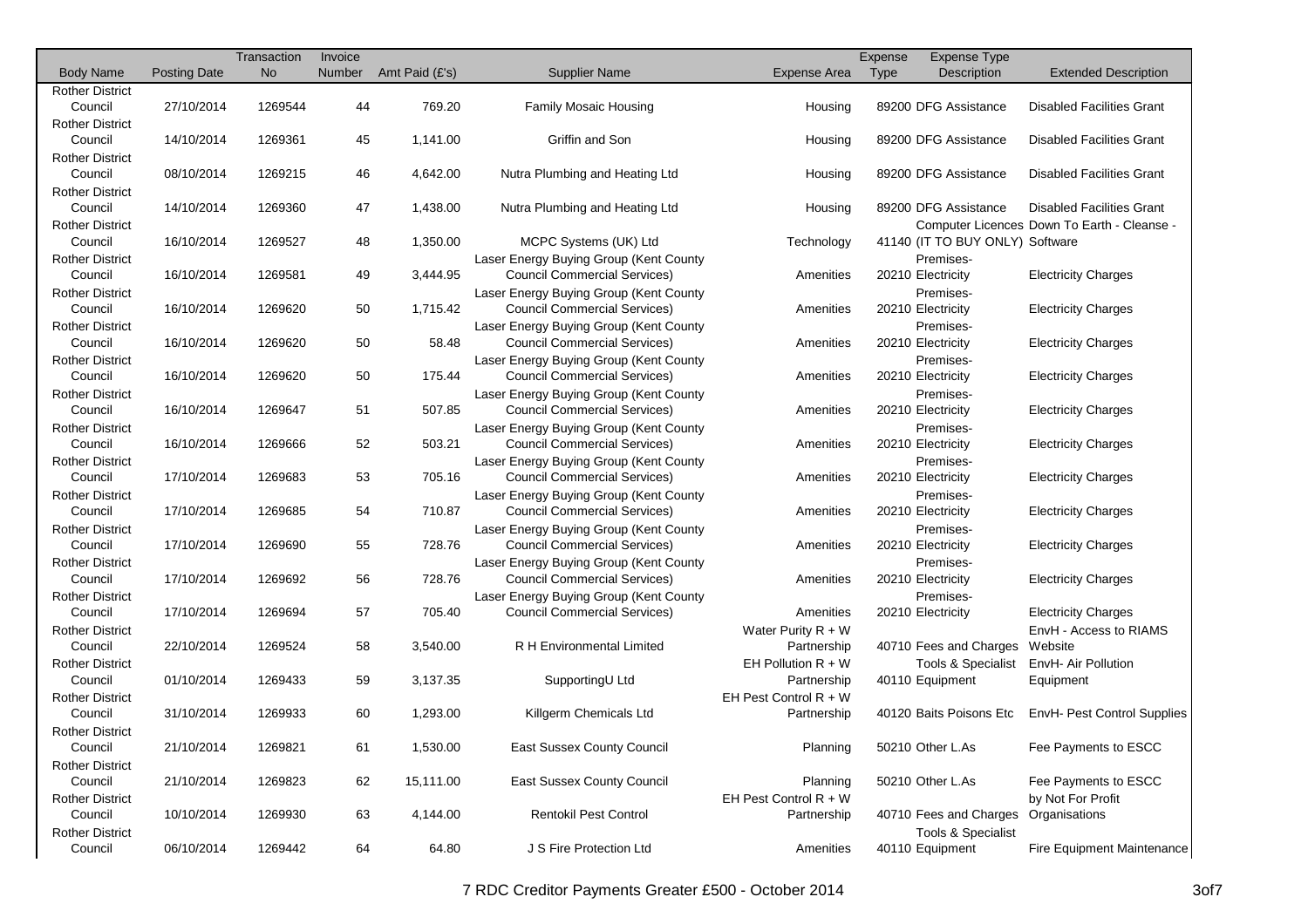| <b>No</b><br>Number<br>Amt Paid (£'s)<br>Expense Area<br>Type<br>Description<br><b>Body Name</b><br><b>Posting Date</b><br><b>Supplier Name</b><br><b>Extended Description</b><br><b>Rother District</b><br><b>Tools &amp; Specialist</b><br>Council<br>06/10/2014<br>1269442<br>64<br>48.00<br>J S Fire Protection Ltd<br>40110 Equipment<br>Amenities<br>Fire Equipment Maintenance<br><b>Rother District</b><br><b>Tools &amp; Specialist</b><br>06/10/2014<br>1269442<br>64<br>204.00<br>J S Fire Protection Ltd<br>Fire Equipment Maintenance<br>Council<br>Amenities<br>40110 Equipment<br><b>Rother District</b><br><b>Tools &amp; Specialist</b><br>Council<br>06/10/2014<br>48.00<br>J S Fire Protection Ltd<br>1269442<br>64<br>Amenities<br>40110 Equipment<br>Fire Equipment Maintenance<br><b>Rother District</b><br><b>Tools &amp; Specialist</b><br>Council<br>06/10/2014<br>1269442<br>64<br>43.20<br>J S Fire Protection Ltd<br>Amenities<br>40110 Equipment<br>Fire Equipment Maintenance<br><b>Rother District</b><br><b>Tools &amp; Specialist</b><br>Council<br>06/10/2014<br>64<br>J S Fire Protection Ltd<br><b>Customer Help Points</b><br>1269442<br>50.40<br>40110 Equipment<br>Fire Equipment Maintenance<br><b>Rother District</b><br><b>Tools &amp; Specialist</b><br>Council<br>06/10/2014<br>1269442<br>64<br>168.00<br>J S Fire Protection Ltd<br>40110 Equipment<br>Amenities<br>Fire Equipment Maintenance<br><b>Rother District</b><br><b>Tools &amp; Specialist</b><br>Council<br>06/10/2014<br>1269442<br>64<br>100.80<br>J S Fire Protection Ltd<br>Amenities<br>40110 Equipment<br>Fire Equipment Maintenance<br><b>Rother District</b><br><b>Tools &amp; Specialist</b><br>06/10/2014<br>1269442<br>64<br>69.60<br>J S Fire Protection Ltd<br>Amenities<br>Council<br>40110 Equipment<br>Fire Equipment Maintenance<br><b>Rother District</b><br>Tools & Specialist<br>06/10/2014<br>64<br>50.40<br>J S Fire Protection Ltd<br>Council<br>1269442<br>Amenities<br>40110 Equipment<br>Fire Equipment Maintenance<br><b>Rother District</b><br><b>Tools &amp; Specialist</b><br>06/10/2014<br>1269442<br>64<br>55.20<br>J S Fire Protection Ltd<br>Council<br>Amenities<br>40110 Equipment<br>Fire Equipment Maintenance<br><b>Rother District</b><br><b>Tools &amp; Specialist</b><br>Council<br>06/10/2014<br>64<br>60.00<br>J S Fire Protection Ltd<br><b>Corporate Resources</b><br>1269442<br>40110 Equipment<br>Fire Equipment Maintenance<br><b>Rother District</b><br>Council<br>27/10/2014<br>1269844<br>65<br>680.08<br><b>Pitney Bowes Finance Limited</b><br><b>Corporate Resources</b><br>40710 Fees and Charges<br>franking machine costs<br><b>Rother District</b><br>(PRINT ROOM<br><b>General Stationery (Print</b><br>02/10/2014<br>66<br>820.80<br>Premier Paper Group Ltd<br>Technology<br>40520 ONLY)<br>Room ONLY<br>Council<br>1269385<br>Hastings Advice and Representation Centre<br><b>Rother District</b><br>Hastings Advice +<br>Assoc et al<br>14/10/2014<br>1269851<br>67<br>3,789.50<br>(HARC)<br>50310 (Committee<br>Council<br>Housing<br><b>Representation Ce</b><br><b>Rother District</b><br><b>Tools &amp; Specialist</b><br>Health and Safety Act<br><b>Human Resources</b><br>Council<br>17/10/2014<br>522.74<br>The Roman Group<br>1269576<br>68<br>40110 Equipment<br>Equipment<br><b>Rother District</b><br><b>Other Third Party</b><br>Homelessness Prevention<br>Council<br>14/10/2014<br>1269373<br>69<br>750.00<br>Finzel De La Warr<br>50530 Payments<br>Housing<br>Projects<br><b>Rother District</b><br><b>Other Third Party</b><br>Homelessness Prevention<br>08/10/2014<br>70<br>500.00<br><b>Redwell Estates Ltd</b><br>50530 Payments<br>Projects<br>Council<br>1269219<br>Housing<br><b>Rother District</b><br><b>Other Third Party</b><br>Homelessness Prevention<br>08/10/2014<br>1269218<br>71<br>750.00<br>50530 Payments<br>Projects<br>Council<br>Rye Partnership Ltd<br>Housing<br><b>Rother District</b><br>Other Third Party<br>Housing Landlord Scheme -<br>21/10/2014<br>72<br>50530 Payments<br>Council<br>1269491<br>826.00<br>Mr Andrew Lynch<br>Housing<br>Rent payment<br><b>Rother District</b><br><b>Other Third Party</b><br>Housing Landlord Scheme -<br>08/10/2014<br>1269217<br>73<br>518.00<br>Thomas and Veronica Torpey<br>50530 Payments<br>Council<br>Housing<br>Rent payment<br><b>Rother District</b><br>JDi Solutions Ltd<br>40710 Fees and Charges LDF Consultancy<br>Council<br>14/10/2014<br>1269429<br>3,060.00<br>Planning<br>74<br><b>Rother District</b><br>Council<br>01/10/2014<br>1269339<br>4,959.59<br>Vodafone Limited<br>Technology<br>40910 Telephones<br><b>Leased Line Rental</b><br>75<br><b>Rother District</b><br>Legionella Sampling and<br>23/10/2014<br>372.00<br><b>Evolution Water Services Ltd</b><br>40710 Fees and Charges Monitoring<br>Council<br>1269780<br>76<br>Amenities |  | Transaction | Invoice |  | Expense | <b>Expense Type</b> |  |
|--------------------------------------------------------------------------------------------------------------------------------------------------------------------------------------------------------------------------------------------------------------------------------------------------------------------------------------------------------------------------------------------------------------------------------------------------------------------------------------------------------------------------------------------------------------------------------------------------------------------------------------------------------------------------------------------------------------------------------------------------------------------------------------------------------------------------------------------------------------------------------------------------------------------------------------------------------------------------------------------------------------------------------------------------------------------------------------------------------------------------------------------------------------------------------------------------------------------------------------------------------------------------------------------------------------------------------------------------------------------------------------------------------------------------------------------------------------------------------------------------------------------------------------------------------------------------------------------------------------------------------------------------------------------------------------------------------------------------------------------------------------------------------------------------------------------------------------------------------------------------------------------------------------------------------------------------------------------------------------------------------------------------------------------------------------------------------------------------------------------------------------------------------------------------------------------------------------------------------------------------------------------------------------------------------------------------------------------------------------------------------------------------------------------------------------------------------------------------------------------------------------------------------------------------------------------------------------------------------------------------------------------------------------------------------------------------------------------------------------------------------------------------------------------------------------------------------------------------------------------------------------------------------------------------------------------------------------------------------------------------------------------------------------------------------------------------------------------------------------------------------------------------------------------------------------------------------------------------------------------------------------------------------------------------------------------------------------------------------------------------------------------------------------------------------------------------------------------------------------------------------------------------------------------------------------------------------------------------------------------------------------------------------------------------------------------------------------------------------------------------------------------------------------------------------------------------------------------------------------------------------------------------------------------------------------------------------------------------------------------------------------------------------------------------------------------------------------------------------------------------------------------------------------------------------------------------------------------------------------------------------------------------------------------------------------------------------------------------------------------------------------------------------------------------------------------------------------------------------------------------------------------------------------------------------------------------------------------------------------------------------------------------------------------------------------------------------------------------------------------------------------------------------------------------------------------------------------------------------------------------------------------------------------------------------------|--|-------------|---------|--|---------|---------------------|--|
|                                                                                                                                                                                                                                                                                                                                                                                                                                                                                                                                                                                                                                                                                                                                                                                                                                                                                                                                                                                                                                                                                                                                                                                                                                                                                                                                                                                                                                                                                                                                                                                                                                                                                                                                                                                                                                                                                                                                                                                                                                                                                                                                                                                                                                                                                                                                                                                                                                                                                                                                                                                                                                                                                                                                                                                                                                                                                                                                                                                                                                                                                                                                                                                                                                                                                                                                                                                                                                                                                                                                                                                                                                                                                                                                                                                                                                                                                                                                                                                                                                                                                                                                                                                                                                                                                                                                                                                                                                                                                                                                                                                                                                                                                                                                                                                                                                                                                                                                      |  |             |         |  |         |                     |  |
|                                                                                                                                                                                                                                                                                                                                                                                                                                                                                                                                                                                                                                                                                                                                                                                                                                                                                                                                                                                                                                                                                                                                                                                                                                                                                                                                                                                                                                                                                                                                                                                                                                                                                                                                                                                                                                                                                                                                                                                                                                                                                                                                                                                                                                                                                                                                                                                                                                                                                                                                                                                                                                                                                                                                                                                                                                                                                                                                                                                                                                                                                                                                                                                                                                                                                                                                                                                                                                                                                                                                                                                                                                                                                                                                                                                                                                                                                                                                                                                                                                                                                                                                                                                                                                                                                                                                                                                                                                                                                                                                                                                                                                                                                                                                                                                                                                                                                                                                      |  |             |         |  |         |                     |  |
|                                                                                                                                                                                                                                                                                                                                                                                                                                                                                                                                                                                                                                                                                                                                                                                                                                                                                                                                                                                                                                                                                                                                                                                                                                                                                                                                                                                                                                                                                                                                                                                                                                                                                                                                                                                                                                                                                                                                                                                                                                                                                                                                                                                                                                                                                                                                                                                                                                                                                                                                                                                                                                                                                                                                                                                                                                                                                                                                                                                                                                                                                                                                                                                                                                                                                                                                                                                                                                                                                                                                                                                                                                                                                                                                                                                                                                                                                                                                                                                                                                                                                                                                                                                                                                                                                                                                                                                                                                                                                                                                                                                                                                                                                                                                                                                                                                                                                                                                      |  |             |         |  |         |                     |  |
|                                                                                                                                                                                                                                                                                                                                                                                                                                                                                                                                                                                                                                                                                                                                                                                                                                                                                                                                                                                                                                                                                                                                                                                                                                                                                                                                                                                                                                                                                                                                                                                                                                                                                                                                                                                                                                                                                                                                                                                                                                                                                                                                                                                                                                                                                                                                                                                                                                                                                                                                                                                                                                                                                                                                                                                                                                                                                                                                                                                                                                                                                                                                                                                                                                                                                                                                                                                                                                                                                                                                                                                                                                                                                                                                                                                                                                                                                                                                                                                                                                                                                                                                                                                                                                                                                                                                                                                                                                                                                                                                                                                                                                                                                                                                                                                                                                                                                                                                      |  |             |         |  |         |                     |  |
|                                                                                                                                                                                                                                                                                                                                                                                                                                                                                                                                                                                                                                                                                                                                                                                                                                                                                                                                                                                                                                                                                                                                                                                                                                                                                                                                                                                                                                                                                                                                                                                                                                                                                                                                                                                                                                                                                                                                                                                                                                                                                                                                                                                                                                                                                                                                                                                                                                                                                                                                                                                                                                                                                                                                                                                                                                                                                                                                                                                                                                                                                                                                                                                                                                                                                                                                                                                                                                                                                                                                                                                                                                                                                                                                                                                                                                                                                                                                                                                                                                                                                                                                                                                                                                                                                                                                                                                                                                                                                                                                                                                                                                                                                                                                                                                                                                                                                                                                      |  |             |         |  |         |                     |  |
|                                                                                                                                                                                                                                                                                                                                                                                                                                                                                                                                                                                                                                                                                                                                                                                                                                                                                                                                                                                                                                                                                                                                                                                                                                                                                                                                                                                                                                                                                                                                                                                                                                                                                                                                                                                                                                                                                                                                                                                                                                                                                                                                                                                                                                                                                                                                                                                                                                                                                                                                                                                                                                                                                                                                                                                                                                                                                                                                                                                                                                                                                                                                                                                                                                                                                                                                                                                                                                                                                                                                                                                                                                                                                                                                                                                                                                                                                                                                                                                                                                                                                                                                                                                                                                                                                                                                                                                                                                                                                                                                                                                                                                                                                                                                                                                                                                                                                                                                      |  |             |         |  |         |                     |  |
|                                                                                                                                                                                                                                                                                                                                                                                                                                                                                                                                                                                                                                                                                                                                                                                                                                                                                                                                                                                                                                                                                                                                                                                                                                                                                                                                                                                                                                                                                                                                                                                                                                                                                                                                                                                                                                                                                                                                                                                                                                                                                                                                                                                                                                                                                                                                                                                                                                                                                                                                                                                                                                                                                                                                                                                                                                                                                                                                                                                                                                                                                                                                                                                                                                                                                                                                                                                                                                                                                                                                                                                                                                                                                                                                                                                                                                                                                                                                                                                                                                                                                                                                                                                                                                                                                                                                                                                                                                                                                                                                                                                                                                                                                                                                                                                                                                                                                                                                      |  |             |         |  |         |                     |  |
|                                                                                                                                                                                                                                                                                                                                                                                                                                                                                                                                                                                                                                                                                                                                                                                                                                                                                                                                                                                                                                                                                                                                                                                                                                                                                                                                                                                                                                                                                                                                                                                                                                                                                                                                                                                                                                                                                                                                                                                                                                                                                                                                                                                                                                                                                                                                                                                                                                                                                                                                                                                                                                                                                                                                                                                                                                                                                                                                                                                                                                                                                                                                                                                                                                                                                                                                                                                                                                                                                                                                                                                                                                                                                                                                                                                                                                                                                                                                                                                                                                                                                                                                                                                                                                                                                                                                                                                                                                                                                                                                                                                                                                                                                                                                                                                                                                                                                                                                      |  |             |         |  |         |                     |  |
|                                                                                                                                                                                                                                                                                                                                                                                                                                                                                                                                                                                                                                                                                                                                                                                                                                                                                                                                                                                                                                                                                                                                                                                                                                                                                                                                                                                                                                                                                                                                                                                                                                                                                                                                                                                                                                                                                                                                                                                                                                                                                                                                                                                                                                                                                                                                                                                                                                                                                                                                                                                                                                                                                                                                                                                                                                                                                                                                                                                                                                                                                                                                                                                                                                                                                                                                                                                                                                                                                                                                                                                                                                                                                                                                                                                                                                                                                                                                                                                                                                                                                                                                                                                                                                                                                                                                                                                                                                                                                                                                                                                                                                                                                                                                                                                                                                                                                                                                      |  |             |         |  |         |                     |  |
|                                                                                                                                                                                                                                                                                                                                                                                                                                                                                                                                                                                                                                                                                                                                                                                                                                                                                                                                                                                                                                                                                                                                                                                                                                                                                                                                                                                                                                                                                                                                                                                                                                                                                                                                                                                                                                                                                                                                                                                                                                                                                                                                                                                                                                                                                                                                                                                                                                                                                                                                                                                                                                                                                                                                                                                                                                                                                                                                                                                                                                                                                                                                                                                                                                                                                                                                                                                                                                                                                                                                                                                                                                                                                                                                                                                                                                                                                                                                                                                                                                                                                                                                                                                                                                                                                                                                                                                                                                                                                                                                                                                                                                                                                                                                                                                                                                                                                                                                      |  |             |         |  |         |                     |  |
|                                                                                                                                                                                                                                                                                                                                                                                                                                                                                                                                                                                                                                                                                                                                                                                                                                                                                                                                                                                                                                                                                                                                                                                                                                                                                                                                                                                                                                                                                                                                                                                                                                                                                                                                                                                                                                                                                                                                                                                                                                                                                                                                                                                                                                                                                                                                                                                                                                                                                                                                                                                                                                                                                                                                                                                                                                                                                                                                                                                                                                                                                                                                                                                                                                                                                                                                                                                                                                                                                                                                                                                                                                                                                                                                                                                                                                                                                                                                                                                                                                                                                                                                                                                                                                                                                                                                                                                                                                                                                                                                                                                                                                                                                                                                                                                                                                                                                                                                      |  |             |         |  |         |                     |  |
|                                                                                                                                                                                                                                                                                                                                                                                                                                                                                                                                                                                                                                                                                                                                                                                                                                                                                                                                                                                                                                                                                                                                                                                                                                                                                                                                                                                                                                                                                                                                                                                                                                                                                                                                                                                                                                                                                                                                                                                                                                                                                                                                                                                                                                                                                                                                                                                                                                                                                                                                                                                                                                                                                                                                                                                                                                                                                                                                                                                                                                                                                                                                                                                                                                                                                                                                                                                                                                                                                                                                                                                                                                                                                                                                                                                                                                                                                                                                                                                                                                                                                                                                                                                                                                                                                                                                                                                                                                                                                                                                                                                                                                                                                                                                                                                                                                                                                                                                      |  |             |         |  |         |                     |  |
|                                                                                                                                                                                                                                                                                                                                                                                                                                                                                                                                                                                                                                                                                                                                                                                                                                                                                                                                                                                                                                                                                                                                                                                                                                                                                                                                                                                                                                                                                                                                                                                                                                                                                                                                                                                                                                                                                                                                                                                                                                                                                                                                                                                                                                                                                                                                                                                                                                                                                                                                                                                                                                                                                                                                                                                                                                                                                                                                                                                                                                                                                                                                                                                                                                                                                                                                                                                                                                                                                                                                                                                                                                                                                                                                                                                                                                                                                                                                                                                                                                                                                                                                                                                                                                                                                                                                                                                                                                                                                                                                                                                                                                                                                                                                                                                                                                                                                                                                      |  |             |         |  |         |                     |  |
|                                                                                                                                                                                                                                                                                                                                                                                                                                                                                                                                                                                                                                                                                                                                                                                                                                                                                                                                                                                                                                                                                                                                                                                                                                                                                                                                                                                                                                                                                                                                                                                                                                                                                                                                                                                                                                                                                                                                                                                                                                                                                                                                                                                                                                                                                                                                                                                                                                                                                                                                                                                                                                                                                                                                                                                                                                                                                                                                                                                                                                                                                                                                                                                                                                                                                                                                                                                                                                                                                                                                                                                                                                                                                                                                                                                                                                                                                                                                                                                                                                                                                                                                                                                                                                                                                                                                                                                                                                                                                                                                                                                                                                                                                                                                                                                                                                                                                                                                      |  |             |         |  |         |                     |  |
|                                                                                                                                                                                                                                                                                                                                                                                                                                                                                                                                                                                                                                                                                                                                                                                                                                                                                                                                                                                                                                                                                                                                                                                                                                                                                                                                                                                                                                                                                                                                                                                                                                                                                                                                                                                                                                                                                                                                                                                                                                                                                                                                                                                                                                                                                                                                                                                                                                                                                                                                                                                                                                                                                                                                                                                                                                                                                                                                                                                                                                                                                                                                                                                                                                                                                                                                                                                                                                                                                                                                                                                                                                                                                                                                                                                                                                                                                                                                                                                                                                                                                                                                                                                                                                                                                                                                                                                                                                                                                                                                                                                                                                                                                                                                                                                                                                                                                                                                      |  |             |         |  |         |                     |  |
|                                                                                                                                                                                                                                                                                                                                                                                                                                                                                                                                                                                                                                                                                                                                                                                                                                                                                                                                                                                                                                                                                                                                                                                                                                                                                                                                                                                                                                                                                                                                                                                                                                                                                                                                                                                                                                                                                                                                                                                                                                                                                                                                                                                                                                                                                                                                                                                                                                                                                                                                                                                                                                                                                                                                                                                                                                                                                                                                                                                                                                                                                                                                                                                                                                                                                                                                                                                                                                                                                                                                                                                                                                                                                                                                                                                                                                                                                                                                                                                                                                                                                                                                                                                                                                                                                                                                                                                                                                                                                                                                                                                                                                                                                                                                                                                                                                                                                                                                      |  |             |         |  |         |                     |  |
|                                                                                                                                                                                                                                                                                                                                                                                                                                                                                                                                                                                                                                                                                                                                                                                                                                                                                                                                                                                                                                                                                                                                                                                                                                                                                                                                                                                                                                                                                                                                                                                                                                                                                                                                                                                                                                                                                                                                                                                                                                                                                                                                                                                                                                                                                                                                                                                                                                                                                                                                                                                                                                                                                                                                                                                                                                                                                                                                                                                                                                                                                                                                                                                                                                                                                                                                                                                                                                                                                                                                                                                                                                                                                                                                                                                                                                                                                                                                                                                                                                                                                                                                                                                                                                                                                                                                                                                                                                                                                                                                                                                                                                                                                                                                                                                                                                                                                                                                      |  |             |         |  |         |                     |  |
|                                                                                                                                                                                                                                                                                                                                                                                                                                                                                                                                                                                                                                                                                                                                                                                                                                                                                                                                                                                                                                                                                                                                                                                                                                                                                                                                                                                                                                                                                                                                                                                                                                                                                                                                                                                                                                                                                                                                                                                                                                                                                                                                                                                                                                                                                                                                                                                                                                                                                                                                                                                                                                                                                                                                                                                                                                                                                                                                                                                                                                                                                                                                                                                                                                                                                                                                                                                                                                                                                                                                                                                                                                                                                                                                                                                                                                                                                                                                                                                                                                                                                                                                                                                                                                                                                                                                                                                                                                                                                                                                                                                                                                                                                                                                                                                                                                                                                                                                      |  |             |         |  |         |                     |  |
|                                                                                                                                                                                                                                                                                                                                                                                                                                                                                                                                                                                                                                                                                                                                                                                                                                                                                                                                                                                                                                                                                                                                                                                                                                                                                                                                                                                                                                                                                                                                                                                                                                                                                                                                                                                                                                                                                                                                                                                                                                                                                                                                                                                                                                                                                                                                                                                                                                                                                                                                                                                                                                                                                                                                                                                                                                                                                                                                                                                                                                                                                                                                                                                                                                                                                                                                                                                                                                                                                                                                                                                                                                                                                                                                                                                                                                                                                                                                                                                                                                                                                                                                                                                                                                                                                                                                                                                                                                                                                                                                                                                                                                                                                                                                                                                                                                                                                                                                      |  |             |         |  |         |                     |  |
|                                                                                                                                                                                                                                                                                                                                                                                                                                                                                                                                                                                                                                                                                                                                                                                                                                                                                                                                                                                                                                                                                                                                                                                                                                                                                                                                                                                                                                                                                                                                                                                                                                                                                                                                                                                                                                                                                                                                                                                                                                                                                                                                                                                                                                                                                                                                                                                                                                                                                                                                                                                                                                                                                                                                                                                                                                                                                                                                                                                                                                                                                                                                                                                                                                                                                                                                                                                                                                                                                                                                                                                                                                                                                                                                                                                                                                                                                                                                                                                                                                                                                                                                                                                                                                                                                                                                                                                                                                                                                                                                                                                                                                                                                                                                                                                                                                                                                                                                      |  |             |         |  |         |                     |  |
|                                                                                                                                                                                                                                                                                                                                                                                                                                                                                                                                                                                                                                                                                                                                                                                                                                                                                                                                                                                                                                                                                                                                                                                                                                                                                                                                                                                                                                                                                                                                                                                                                                                                                                                                                                                                                                                                                                                                                                                                                                                                                                                                                                                                                                                                                                                                                                                                                                                                                                                                                                                                                                                                                                                                                                                                                                                                                                                                                                                                                                                                                                                                                                                                                                                                                                                                                                                                                                                                                                                                                                                                                                                                                                                                                                                                                                                                                                                                                                                                                                                                                                                                                                                                                                                                                                                                                                                                                                                                                                                                                                                                                                                                                                                                                                                                                                                                                                                                      |  |             |         |  |         |                     |  |
|                                                                                                                                                                                                                                                                                                                                                                                                                                                                                                                                                                                                                                                                                                                                                                                                                                                                                                                                                                                                                                                                                                                                                                                                                                                                                                                                                                                                                                                                                                                                                                                                                                                                                                                                                                                                                                                                                                                                                                                                                                                                                                                                                                                                                                                                                                                                                                                                                                                                                                                                                                                                                                                                                                                                                                                                                                                                                                                                                                                                                                                                                                                                                                                                                                                                                                                                                                                                                                                                                                                                                                                                                                                                                                                                                                                                                                                                                                                                                                                                                                                                                                                                                                                                                                                                                                                                                                                                                                                                                                                                                                                                                                                                                                                                                                                                                                                                                                                                      |  |             |         |  |         |                     |  |
|                                                                                                                                                                                                                                                                                                                                                                                                                                                                                                                                                                                                                                                                                                                                                                                                                                                                                                                                                                                                                                                                                                                                                                                                                                                                                                                                                                                                                                                                                                                                                                                                                                                                                                                                                                                                                                                                                                                                                                                                                                                                                                                                                                                                                                                                                                                                                                                                                                                                                                                                                                                                                                                                                                                                                                                                                                                                                                                                                                                                                                                                                                                                                                                                                                                                                                                                                                                                                                                                                                                                                                                                                                                                                                                                                                                                                                                                                                                                                                                                                                                                                                                                                                                                                                                                                                                                                                                                                                                                                                                                                                                                                                                                                                                                                                                                                                                                                                                                      |  |             |         |  |         |                     |  |
|                                                                                                                                                                                                                                                                                                                                                                                                                                                                                                                                                                                                                                                                                                                                                                                                                                                                                                                                                                                                                                                                                                                                                                                                                                                                                                                                                                                                                                                                                                                                                                                                                                                                                                                                                                                                                                                                                                                                                                                                                                                                                                                                                                                                                                                                                                                                                                                                                                                                                                                                                                                                                                                                                                                                                                                                                                                                                                                                                                                                                                                                                                                                                                                                                                                                                                                                                                                                                                                                                                                                                                                                                                                                                                                                                                                                                                                                                                                                                                                                                                                                                                                                                                                                                                                                                                                                                                                                                                                                                                                                                                                                                                                                                                                                                                                                                                                                                                                                      |  |             |         |  |         |                     |  |
|                                                                                                                                                                                                                                                                                                                                                                                                                                                                                                                                                                                                                                                                                                                                                                                                                                                                                                                                                                                                                                                                                                                                                                                                                                                                                                                                                                                                                                                                                                                                                                                                                                                                                                                                                                                                                                                                                                                                                                                                                                                                                                                                                                                                                                                                                                                                                                                                                                                                                                                                                                                                                                                                                                                                                                                                                                                                                                                                                                                                                                                                                                                                                                                                                                                                                                                                                                                                                                                                                                                                                                                                                                                                                                                                                                                                                                                                                                                                                                                                                                                                                                                                                                                                                                                                                                                                                                                                                                                                                                                                                                                                                                                                                                                                                                                                                                                                                                                                      |  |             |         |  |         |                     |  |
|                                                                                                                                                                                                                                                                                                                                                                                                                                                                                                                                                                                                                                                                                                                                                                                                                                                                                                                                                                                                                                                                                                                                                                                                                                                                                                                                                                                                                                                                                                                                                                                                                                                                                                                                                                                                                                                                                                                                                                                                                                                                                                                                                                                                                                                                                                                                                                                                                                                                                                                                                                                                                                                                                                                                                                                                                                                                                                                                                                                                                                                                                                                                                                                                                                                                                                                                                                                                                                                                                                                                                                                                                                                                                                                                                                                                                                                                                                                                                                                                                                                                                                                                                                                                                                                                                                                                                                                                                                                                                                                                                                                                                                                                                                                                                                                                                                                                                                                                      |  |             |         |  |         |                     |  |
|                                                                                                                                                                                                                                                                                                                                                                                                                                                                                                                                                                                                                                                                                                                                                                                                                                                                                                                                                                                                                                                                                                                                                                                                                                                                                                                                                                                                                                                                                                                                                                                                                                                                                                                                                                                                                                                                                                                                                                                                                                                                                                                                                                                                                                                                                                                                                                                                                                                                                                                                                                                                                                                                                                                                                                                                                                                                                                                                                                                                                                                                                                                                                                                                                                                                                                                                                                                                                                                                                                                                                                                                                                                                                                                                                                                                                                                                                                                                                                                                                                                                                                                                                                                                                                                                                                                                                                                                                                                                                                                                                                                                                                                                                                                                                                                                                                                                                                                                      |  |             |         |  |         |                     |  |
|                                                                                                                                                                                                                                                                                                                                                                                                                                                                                                                                                                                                                                                                                                                                                                                                                                                                                                                                                                                                                                                                                                                                                                                                                                                                                                                                                                                                                                                                                                                                                                                                                                                                                                                                                                                                                                                                                                                                                                                                                                                                                                                                                                                                                                                                                                                                                                                                                                                                                                                                                                                                                                                                                                                                                                                                                                                                                                                                                                                                                                                                                                                                                                                                                                                                                                                                                                                                                                                                                                                                                                                                                                                                                                                                                                                                                                                                                                                                                                                                                                                                                                                                                                                                                                                                                                                                                                                                                                                                                                                                                                                                                                                                                                                                                                                                                                                                                                                                      |  |             |         |  |         |                     |  |
|                                                                                                                                                                                                                                                                                                                                                                                                                                                                                                                                                                                                                                                                                                                                                                                                                                                                                                                                                                                                                                                                                                                                                                                                                                                                                                                                                                                                                                                                                                                                                                                                                                                                                                                                                                                                                                                                                                                                                                                                                                                                                                                                                                                                                                                                                                                                                                                                                                                                                                                                                                                                                                                                                                                                                                                                                                                                                                                                                                                                                                                                                                                                                                                                                                                                                                                                                                                                                                                                                                                                                                                                                                                                                                                                                                                                                                                                                                                                                                                                                                                                                                                                                                                                                                                                                                                                                                                                                                                                                                                                                                                                                                                                                                                                                                                                                                                                                                                                      |  |             |         |  |         |                     |  |
|                                                                                                                                                                                                                                                                                                                                                                                                                                                                                                                                                                                                                                                                                                                                                                                                                                                                                                                                                                                                                                                                                                                                                                                                                                                                                                                                                                                                                                                                                                                                                                                                                                                                                                                                                                                                                                                                                                                                                                                                                                                                                                                                                                                                                                                                                                                                                                                                                                                                                                                                                                                                                                                                                                                                                                                                                                                                                                                                                                                                                                                                                                                                                                                                                                                                                                                                                                                                                                                                                                                                                                                                                                                                                                                                                                                                                                                                                                                                                                                                                                                                                                                                                                                                                                                                                                                                                                                                                                                                                                                                                                                                                                                                                                                                                                                                                                                                                                                                      |  |             |         |  |         |                     |  |
|                                                                                                                                                                                                                                                                                                                                                                                                                                                                                                                                                                                                                                                                                                                                                                                                                                                                                                                                                                                                                                                                                                                                                                                                                                                                                                                                                                                                                                                                                                                                                                                                                                                                                                                                                                                                                                                                                                                                                                                                                                                                                                                                                                                                                                                                                                                                                                                                                                                                                                                                                                                                                                                                                                                                                                                                                                                                                                                                                                                                                                                                                                                                                                                                                                                                                                                                                                                                                                                                                                                                                                                                                                                                                                                                                                                                                                                                                                                                                                                                                                                                                                                                                                                                                                                                                                                                                                                                                                                                                                                                                                                                                                                                                                                                                                                                                                                                                                                                      |  |             |         |  |         |                     |  |
|                                                                                                                                                                                                                                                                                                                                                                                                                                                                                                                                                                                                                                                                                                                                                                                                                                                                                                                                                                                                                                                                                                                                                                                                                                                                                                                                                                                                                                                                                                                                                                                                                                                                                                                                                                                                                                                                                                                                                                                                                                                                                                                                                                                                                                                                                                                                                                                                                                                                                                                                                                                                                                                                                                                                                                                                                                                                                                                                                                                                                                                                                                                                                                                                                                                                                                                                                                                                                                                                                                                                                                                                                                                                                                                                                                                                                                                                                                                                                                                                                                                                                                                                                                                                                                                                                                                                                                                                                                                                                                                                                                                                                                                                                                                                                                                                                                                                                                                                      |  |             |         |  |         |                     |  |
|                                                                                                                                                                                                                                                                                                                                                                                                                                                                                                                                                                                                                                                                                                                                                                                                                                                                                                                                                                                                                                                                                                                                                                                                                                                                                                                                                                                                                                                                                                                                                                                                                                                                                                                                                                                                                                                                                                                                                                                                                                                                                                                                                                                                                                                                                                                                                                                                                                                                                                                                                                                                                                                                                                                                                                                                                                                                                                                                                                                                                                                                                                                                                                                                                                                                                                                                                                                                                                                                                                                                                                                                                                                                                                                                                                                                                                                                                                                                                                                                                                                                                                                                                                                                                                                                                                                                                                                                                                                                                                                                                                                                                                                                                                                                                                                                                                                                                                                                      |  |             |         |  |         |                     |  |
|                                                                                                                                                                                                                                                                                                                                                                                                                                                                                                                                                                                                                                                                                                                                                                                                                                                                                                                                                                                                                                                                                                                                                                                                                                                                                                                                                                                                                                                                                                                                                                                                                                                                                                                                                                                                                                                                                                                                                                                                                                                                                                                                                                                                                                                                                                                                                                                                                                                                                                                                                                                                                                                                                                                                                                                                                                                                                                                                                                                                                                                                                                                                                                                                                                                                                                                                                                                                                                                                                                                                                                                                                                                                                                                                                                                                                                                                                                                                                                                                                                                                                                                                                                                                                                                                                                                                                                                                                                                                                                                                                                                                                                                                                                                                                                                                                                                                                                                                      |  |             |         |  |         |                     |  |
|                                                                                                                                                                                                                                                                                                                                                                                                                                                                                                                                                                                                                                                                                                                                                                                                                                                                                                                                                                                                                                                                                                                                                                                                                                                                                                                                                                                                                                                                                                                                                                                                                                                                                                                                                                                                                                                                                                                                                                                                                                                                                                                                                                                                                                                                                                                                                                                                                                                                                                                                                                                                                                                                                                                                                                                                                                                                                                                                                                                                                                                                                                                                                                                                                                                                                                                                                                                                                                                                                                                                                                                                                                                                                                                                                                                                                                                                                                                                                                                                                                                                                                                                                                                                                                                                                                                                                                                                                                                                                                                                                                                                                                                                                                                                                                                                                                                                                                                                      |  |             |         |  |         |                     |  |
|                                                                                                                                                                                                                                                                                                                                                                                                                                                                                                                                                                                                                                                                                                                                                                                                                                                                                                                                                                                                                                                                                                                                                                                                                                                                                                                                                                                                                                                                                                                                                                                                                                                                                                                                                                                                                                                                                                                                                                                                                                                                                                                                                                                                                                                                                                                                                                                                                                                                                                                                                                                                                                                                                                                                                                                                                                                                                                                                                                                                                                                                                                                                                                                                                                                                                                                                                                                                                                                                                                                                                                                                                                                                                                                                                                                                                                                                                                                                                                                                                                                                                                                                                                                                                                                                                                                                                                                                                                                                                                                                                                                                                                                                                                                                                                                                                                                                                                                                      |  |             |         |  |         |                     |  |
|                                                                                                                                                                                                                                                                                                                                                                                                                                                                                                                                                                                                                                                                                                                                                                                                                                                                                                                                                                                                                                                                                                                                                                                                                                                                                                                                                                                                                                                                                                                                                                                                                                                                                                                                                                                                                                                                                                                                                                                                                                                                                                                                                                                                                                                                                                                                                                                                                                                                                                                                                                                                                                                                                                                                                                                                                                                                                                                                                                                                                                                                                                                                                                                                                                                                                                                                                                                                                                                                                                                                                                                                                                                                                                                                                                                                                                                                                                                                                                                                                                                                                                                                                                                                                                                                                                                                                                                                                                                                                                                                                                                                                                                                                                                                                                                                                                                                                                                                      |  |             |         |  |         |                     |  |
|                                                                                                                                                                                                                                                                                                                                                                                                                                                                                                                                                                                                                                                                                                                                                                                                                                                                                                                                                                                                                                                                                                                                                                                                                                                                                                                                                                                                                                                                                                                                                                                                                                                                                                                                                                                                                                                                                                                                                                                                                                                                                                                                                                                                                                                                                                                                                                                                                                                                                                                                                                                                                                                                                                                                                                                                                                                                                                                                                                                                                                                                                                                                                                                                                                                                                                                                                                                                                                                                                                                                                                                                                                                                                                                                                                                                                                                                                                                                                                                                                                                                                                                                                                                                                                                                                                                                                                                                                                                                                                                                                                                                                                                                                                                                                                                                                                                                                                                                      |  |             |         |  |         |                     |  |
|                                                                                                                                                                                                                                                                                                                                                                                                                                                                                                                                                                                                                                                                                                                                                                                                                                                                                                                                                                                                                                                                                                                                                                                                                                                                                                                                                                                                                                                                                                                                                                                                                                                                                                                                                                                                                                                                                                                                                                                                                                                                                                                                                                                                                                                                                                                                                                                                                                                                                                                                                                                                                                                                                                                                                                                                                                                                                                                                                                                                                                                                                                                                                                                                                                                                                                                                                                                                                                                                                                                                                                                                                                                                                                                                                                                                                                                                                                                                                                                                                                                                                                                                                                                                                                                                                                                                                                                                                                                                                                                                                                                                                                                                                                                                                                                                                                                                                                                                      |  |             |         |  |         |                     |  |
|                                                                                                                                                                                                                                                                                                                                                                                                                                                                                                                                                                                                                                                                                                                                                                                                                                                                                                                                                                                                                                                                                                                                                                                                                                                                                                                                                                                                                                                                                                                                                                                                                                                                                                                                                                                                                                                                                                                                                                                                                                                                                                                                                                                                                                                                                                                                                                                                                                                                                                                                                                                                                                                                                                                                                                                                                                                                                                                                                                                                                                                                                                                                                                                                                                                                                                                                                                                                                                                                                                                                                                                                                                                                                                                                                                                                                                                                                                                                                                                                                                                                                                                                                                                                                                                                                                                                                                                                                                                                                                                                                                                                                                                                                                                                                                                                                                                                                                                                      |  |             |         |  |         |                     |  |
|                                                                                                                                                                                                                                                                                                                                                                                                                                                                                                                                                                                                                                                                                                                                                                                                                                                                                                                                                                                                                                                                                                                                                                                                                                                                                                                                                                                                                                                                                                                                                                                                                                                                                                                                                                                                                                                                                                                                                                                                                                                                                                                                                                                                                                                                                                                                                                                                                                                                                                                                                                                                                                                                                                                                                                                                                                                                                                                                                                                                                                                                                                                                                                                                                                                                                                                                                                                                                                                                                                                                                                                                                                                                                                                                                                                                                                                                                                                                                                                                                                                                                                                                                                                                                                                                                                                                                                                                                                                                                                                                                                                                                                                                                                                                                                                                                                                                                                                                      |  |             |         |  |         |                     |  |
|                                                                                                                                                                                                                                                                                                                                                                                                                                                                                                                                                                                                                                                                                                                                                                                                                                                                                                                                                                                                                                                                                                                                                                                                                                                                                                                                                                                                                                                                                                                                                                                                                                                                                                                                                                                                                                                                                                                                                                                                                                                                                                                                                                                                                                                                                                                                                                                                                                                                                                                                                                                                                                                                                                                                                                                                                                                                                                                                                                                                                                                                                                                                                                                                                                                                                                                                                                                                                                                                                                                                                                                                                                                                                                                                                                                                                                                                                                                                                                                                                                                                                                                                                                                                                                                                                                                                                                                                                                                                                                                                                                                                                                                                                                                                                                                                                                                                                                                                      |  |             |         |  |         |                     |  |
|                                                                                                                                                                                                                                                                                                                                                                                                                                                                                                                                                                                                                                                                                                                                                                                                                                                                                                                                                                                                                                                                                                                                                                                                                                                                                                                                                                                                                                                                                                                                                                                                                                                                                                                                                                                                                                                                                                                                                                                                                                                                                                                                                                                                                                                                                                                                                                                                                                                                                                                                                                                                                                                                                                                                                                                                                                                                                                                                                                                                                                                                                                                                                                                                                                                                                                                                                                                                                                                                                                                                                                                                                                                                                                                                                                                                                                                                                                                                                                                                                                                                                                                                                                                                                                                                                                                                                                                                                                                                                                                                                                                                                                                                                                                                                                                                                                                                                                                                      |  |             |         |  |         |                     |  |
|                                                                                                                                                                                                                                                                                                                                                                                                                                                                                                                                                                                                                                                                                                                                                                                                                                                                                                                                                                                                                                                                                                                                                                                                                                                                                                                                                                                                                                                                                                                                                                                                                                                                                                                                                                                                                                                                                                                                                                                                                                                                                                                                                                                                                                                                                                                                                                                                                                                                                                                                                                                                                                                                                                                                                                                                                                                                                                                                                                                                                                                                                                                                                                                                                                                                                                                                                                                                                                                                                                                                                                                                                                                                                                                                                                                                                                                                                                                                                                                                                                                                                                                                                                                                                                                                                                                                                                                                                                                                                                                                                                                                                                                                                                                                                                                                                                                                                                                                      |  |             |         |  |         |                     |  |
|                                                                                                                                                                                                                                                                                                                                                                                                                                                                                                                                                                                                                                                                                                                                                                                                                                                                                                                                                                                                                                                                                                                                                                                                                                                                                                                                                                                                                                                                                                                                                                                                                                                                                                                                                                                                                                                                                                                                                                                                                                                                                                                                                                                                                                                                                                                                                                                                                                                                                                                                                                                                                                                                                                                                                                                                                                                                                                                                                                                                                                                                                                                                                                                                                                                                                                                                                                                                                                                                                                                                                                                                                                                                                                                                                                                                                                                                                                                                                                                                                                                                                                                                                                                                                                                                                                                                                                                                                                                                                                                                                                                                                                                                                                                                                                                                                                                                                                                                      |  |             |         |  |         |                     |  |
|                                                                                                                                                                                                                                                                                                                                                                                                                                                                                                                                                                                                                                                                                                                                                                                                                                                                                                                                                                                                                                                                                                                                                                                                                                                                                                                                                                                                                                                                                                                                                                                                                                                                                                                                                                                                                                                                                                                                                                                                                                                                                                                                                                                                                                                                                                                                                                                                                                                                                                                                                                                                                                                                                                                                                                                                                                                                                                                                                                                                                                                                                                                                                                                                                                                                                                                                                                                                                                                                                                                                                                                                                                                                                                                                                                                                                                                                                                                                                                                                                                                                                                                                                                                                                                                                                                                                                                                                                                                                                                                                                                                                                                                                                                                                                                                                                                                                                                                                      |  |             |         |  |         |                     |  |
|                                                                                                                                                                                                                                                                                                                                                                                                                                                                                                                                                                                                                                                                                                                                                                                                                                                                                                                                                                                                                                                                                                                                                                                                                                                                                                                                                                                                                                                                                                                                                                                                                                                                                                                                                                                                                                                                                                                                                                                                                                                                                                                                                                                                                                                                                                                                                                                                                                                                                                                                                                                                                                                                                                                                                                                                                                                                                                                                                                                                                                                                                                                                                                                                                                                                                                                                                                                                                                                                                                                                                                                                                                                                                                                                                                                                                                                                                                                                                                                                                                                                                                                                                                                                                                                                                                                                                                                                                                                                                                                                                                                                                                                                                                                                                                                                                                                                                                                                      |  |             |         |  |         |                     |  |
|                                                                                                                                                                                                                                                                                                                                                                                                                                                                                                                                                                                                                                                                                                                                                                                                                                                                                                                                                                                                                                                                                                                                                                                                                                                                                                                                                                                                                                                                                                                                                                                                                                                                                                                                                                                                                                                                                                                                                                                                                                                                                                                                                                                                                                                                                                                                                                                                                                                                                                                                                                                                                                                                                                                                                                                                                                                                                                                                                                                                                                                                                                                                                                                                                                                                                                                                                                                                                                                                                                                                                                                                                                                                                                                                                                                                                                                                                                                                                                                                                                                                                                                                                                                                                                                                                                                                                                                                                                                                                                                                                                                                                                                                                                                                                                                                                                                                                                                                      |  |             |         |  |         |                     |  |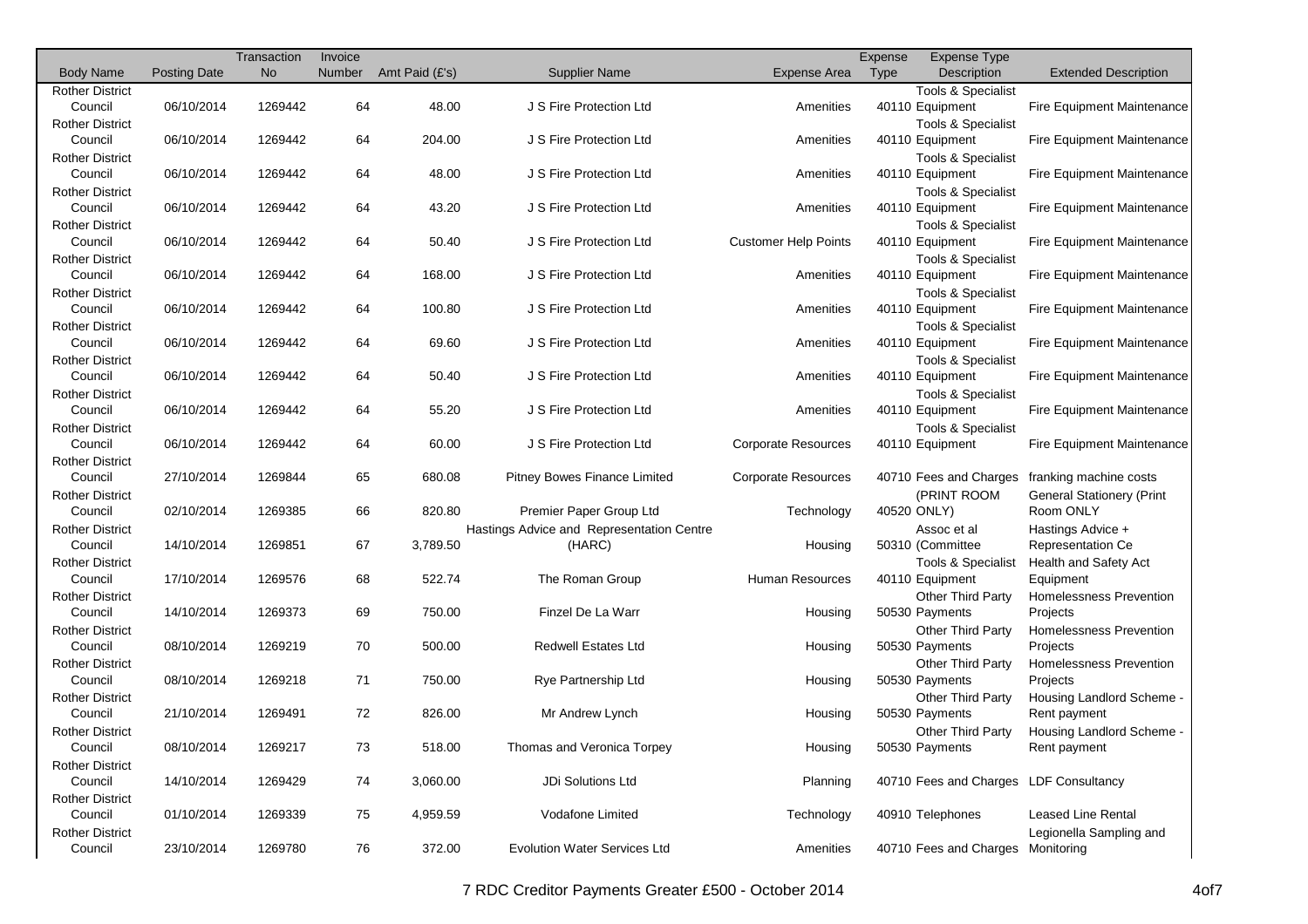|                                   |                     | Transaction | Invoice |                |                                       |                             | Expense     | <b>Expense Type</b>                 |                                                   |
|-----------------------------------|---------------------|-------------|---------|----------------|---------------------------------------|-----------------------------|-------------|-------------------------------------|---------------------------------------------------|
| <b>Body Name</b>                  | <b>Posting Date</b> | <b>No</b>   | Number  | Amt Paid (£'s) | Supplier Name                         | <b>Expense Area</b>         | <b>Type</b> | Description                         | <b>Extended Description</b>                       |
| <b>Rother District</b>            |                     |             |         |                |                                       |                             |             |                                     | Legionella Sampling and                           |
| Council                           | 23/10/2014          | 1269780     | 76      | 372.00         | <b>Evolution Water Services Ltd</b>   | Amenities                   |             | 40710 Fees and Charges              | Monitoring                                        |
| <b>Rother District</b>            |                     |             |         |                |                                       |                             |             |                                     | Legionella Sampling and                           |
| Council                           | 23/10/2014          | 1269780     | 76      | 372.00         | <b>Evolution Water Services Ltd</b>   | <b>Customer Help Points</b> |             | 40710 Fees and Charges              | Monitoring                                        |
| <b>Rother District</b>            |                     |             |         |                |                                       |                             |             |                                     | Legionella Sampling and                           |
| Council                           | 23/10/2014          | 1269780     | 76      | 372.00         | <b>Evolution Water Services Ltd</b>   | Amenities                   |             | 40710 Fees and Charges              | Monitoring                                        |
| <b>Rother District</b>            |                     |             |         |                |                                       |                             |             |                                     | Legionella Sampling and                           |
| Council                           | 23/10/2014          | 1269780     | 76      | 372.00         | <b>Evolution Water Services Ltd</b>   | Amenities                   |             | 40710 Fees and Charges              | Monitoring                                        |
| <b>Rother District</b>            |                     |             |         |                |                                       |                             |             |                                     | Legionella Sampling and                           |
| Council                           | 23/10/2014          | 1269780     | 76      | 372.00         | <b>Evolution Water Services Ltd</b>   | <b>Corporate Resources</b>  |             | 40710 Fees and Charges Monitoring   |                                                   |
| <b>Rother District</b>            |                     |             |         |                |                                       |                             |             | Assoc et al                         | Locate East Sussex                                |
| Council                           | 08/10/2014          | 1269387     | 77      | 7,825.20       | Let's Do Business Group               | Regeneration                |             | 50310 (Committee                    |                                                   |
| <b>Rother District</b><br>Council | 07/10/2014          | 1269570     | 78      | 2,354.40       | Morgana Systems Limited               | Technology                  |             | 50510 Private Contractors Printing  | Maintenance Contracts-                            |
| <b>Rother District</b>            |                     |             |         |                |                                       |                             |             |                                     | Maintenance Contracts-                            |
| Council                           | 13/10/2014          | 1269574     | 79      | 576.00         | P F Engineering Ltd                   | Technology                  |             | 50510 Private Contractors Printing  |                                                   |
| <b>Rother District</b>            |                     |             |         |                |                                       |                             |             |                                     | Management Fee to Private                         |
| Council                           | 07/10/2014          | 1269446     | 80      | 18,333.64      | Freedom Leisure                       | Amenities                   |             | 50510 Private Contractors Contracto |                                                   |
| <b>Rother District</b>            |                     |             |         |                |                                       |                             |             |                                     | Management Fee to Private                         |
| Council                           | 07/10/2014          | 1269446     | 80      | 6,233.45       | Freedom Leisure                       | Amenities                   |             | 50510 Private Contractors Contracto |                                                   |
| <b>Rother District</b>            |                     |             |         |                |                                       |                             |             |                                     | Management Fee to Private                         |
| Council                           | 07/10/2014          | 1269446     | 80      | 12,100.21      | Freedom Leisure                       | Amenities                   |             | 50510 Private Contractors Contracto |                                                   |
| <b>Rother District</b>            |                     |             |         |                |                                       |                             |             | Mtce,                               |                                                   |
| Council                           | 13/10/2014          | 1269545     | 81      | 3,747.00       | Benchmark Woodworking Ltd             | Amenities                   |             | 20110 Refurbishment                 | Parks-Benches                                     |
| <b>Rother District</b>            |                     |             |         |                |                                       |                             |             |                                     |                                                   |
| Council                           | 21/10/2014          | 1269541     | 82      | 1,010.46       | C J Bell Health and Safety LLP        | Amenities                   |             |                                     | 40710 Fees and Charges Parks-Consultants Fees     |
| <b>Rother District</b>            |                     |             |         |                |                                       |                             |             |                                     |                                                   |
| Council                           | 01/10/2014          | 1269504     | 83      | 664.20         | <b>Strata Safety Solutions</b>        | Amenities                   |             | 40710 Fees and Charges              | <b>Parks- Consultants Fees</b>                    |
| <b>Rother District</b>            |                     |             |         |                | Geewoods Construction Co Ltd (Account |                             |             | Mtce,                               |                                                   |
| Council                           | 01/10/2014          | 11002417    | 84      | $-717.60$      | Payee)                                | Amenities                   |             | 20110 Refurbishment                 | Parks-Fencing Products                            |
| <b>Rother District</b>            |                     |             |         |                |                                       |                             |             | Mtce.                               |                                                   |
| Council                           | 10/10/2014          | 1269422     | 85      | 250.00         | M Taylor                              | Amenities                   |             | 20110 Refurbishment                 | Parks-Landscaping Works                           |
| <b>Rother District</b>            |                     |             |         |                |                                       |                             |             | Mtce,                               |                                                   |
| Council                           | 10/10/2014          | 1269422     | 85      | 280.00         | M Taylor                              | Amenities                   |             | 20110 Refurbishment                 | Parks-Landscaping Works                           |
| <b>Rother District</b>            |                     |             |         |                |                                       |                             |             | Mtce,                               |                                                   |
| Council                           | 01/10/2014          | 1269125     | 86      | 870.00         | Cee Jay Signs                         | Amenities                   |             | 20110 Refurbishment                 | Parks-Purchase of Signs                           |
| <b>Rother District</b>            |                     |             |         |                |                                       |                             |             | Mtce,                               |                                                   |
| Council                           | 08/10/2014          | 1269348     | 87      | 7,920.00       | Colourworks Coatings (South) Ltd      | Amenities                   |             | 20110 Refurbishment                 | Parks-Sports Equipment                            |
| <b>Rother District</b>            |                     |             |         |                |                                       |                             |             | Mtce,                               |                                                   |
| Council                           | 07/10/2014          | 1269252     | 88      | 936.00         | Foxhills Tree Services Ltd            | Amenities                   |             | 20110 Refurbishment                 | Parks- Tree Works                                 |
| <b>Rother District</b>            | 17/10/2014          |             |         |                | Premier Paper Group Ltd               |                             |             | (PRINT ROOM                         | Photocopy White A4 80GSM                          |
| Council<br><b>Rother District</b> |                     | 1269819     | 89      | 562.92         |                                       | Technology                  |             | 40530 ONLY)                         |                                                   |
| Council                           | 06/10/2014          | 1269824     | 90      | 1,440.00       | <b>Richard Wood</b>                   | Planning                    |             |                                     | 40710 Fees and Charges Plan - Agricultural Advice |
| <b>Rother District</b>            |                     |             |         |                |                                       |                             |             |                                     |                                                   |
| Council                           | 15/10/2014          | 1269803     | 91      | 1,275.00       | East Sussex County Council            | Planning                    |             |                                     | 40710 Fees and Charges Plan - Ecological Advice   |
|                                   |                     |             |         |                |                                       |                             |             |                                     |                                                   |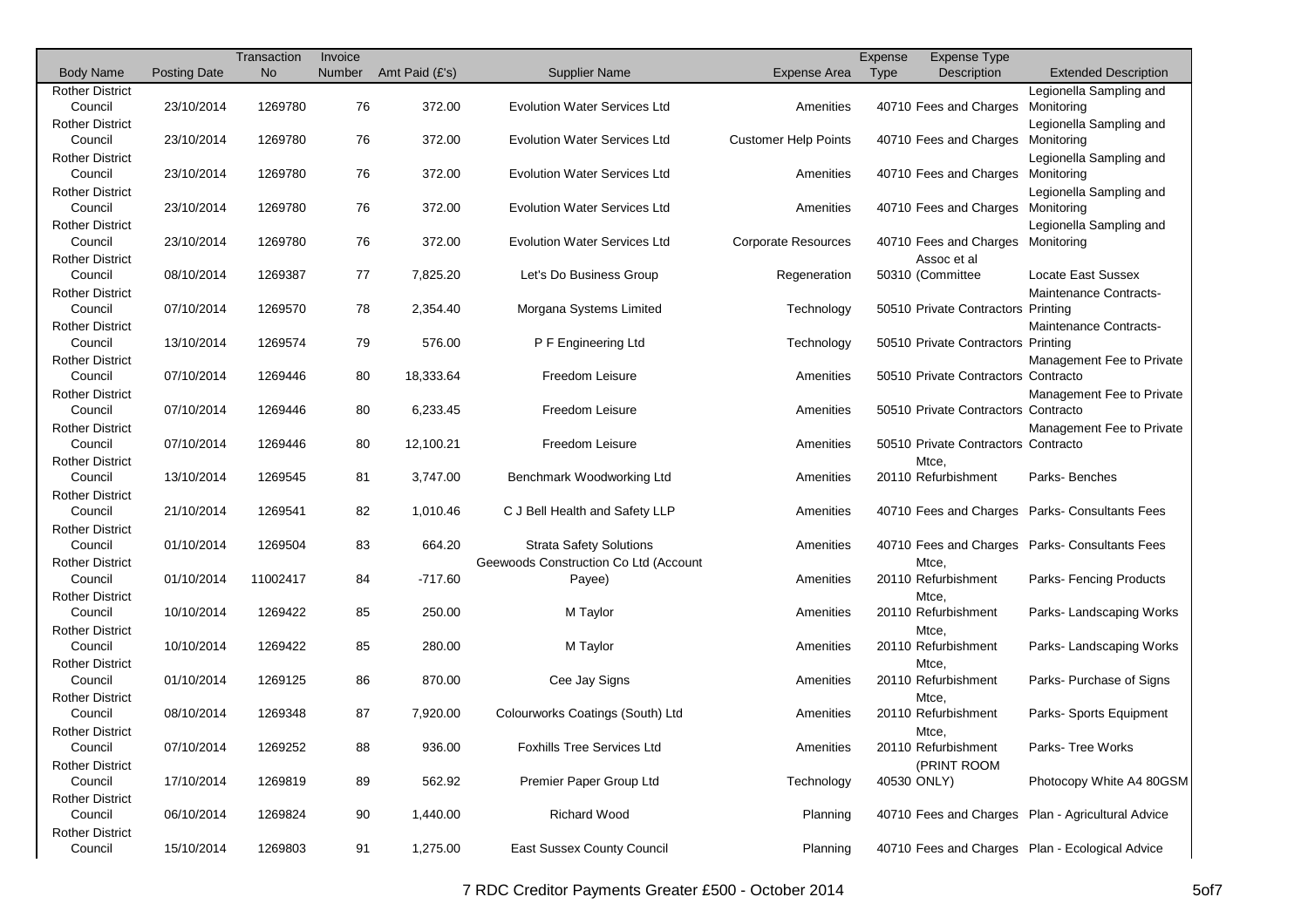|                        |                     | Transaction | Invoice |                |                                       |                            | Expense | <b>Expense Type</b>      |                                       |
|------------------------|---------------------|-------------|---------|----------------|---------------------------------------|----------------------------|---------|--------------------------|---------------------------------------|
| <b>Body Name</b>       | <b>Posting Date</b> | <b>No</b>   | Number  | Amt Paid (£'s) | <b>Supplier Name</b>                  | <b>Expense Area</b>        | Type    | Description              | <b>Extended Description</b>           |
| <b>Rother District</b> |                     |             |         |                |                                       |                            |         |                          | Premises-Cleaning Public Conveniences |
| Council                | 01/10/2014          | 1269212     | 92      | 17,713.39      | Specialist Hygiene Services Ltd       | Amenities                  |         | 20810 Contractor         | <b>Cleaning Servic</b>                |
| <b>Rother District</b> |                     |             |         |                |                                       |                            |         | Mtce,                    | Purchase of Materials - Build         |
| Council                | 07/10/2014          | 1269749     | 93      | 622.58         | Jewson Limited                        | Amenities                  |         | 20110 Refurbishment      | Maint                                 |
| <b>Rother District</b> |                     |             |         |                |                                       |                            |         | Tools & Specialist       |                                       |
| Council                | 14/10/2014          | 1269579     | 94      | 458.52         | Owlett-Jaton                          | Amenities                  |         | 40110 Equipment          | <b>Purchase of Padlocks</b>           |
| <b>Rother District</b> |                     |             |         |                |                                       |                            |         | Tools & Specialist       |                                       |
| Council                | 14/10/2014          | 1269579     | 94      | 458.52         | Owlett-Jaton                          | Amenities                  |         | 40110 Equipment          | <b>Purchase of Padlocks</b>           |
| <b>Rother District</b> |                     |             |         |                |                                       | (WEALDEN ONLY) +           |         | Tools & Specialist       |                                       |
| Council                | 16/10/2014          | 1269522     | 95      | 5,433.68       | Sign Genie Ltd                        | W Partnership              |         | 40110 Equipment          | Purchase of Signs                     |
|                        |                     |             |         |                |                                       |                            |         |                          |                                       |
| <b>Rother District</b> |                     | 1269784     |         |                | Alfa Electric Ltd                     |                            |         | Mtce,                    |                                       |
| Council                | 24/10/2014          |             | 96      | 4,616.77       |                                       | Amenities                  |         | 20110 Refurbishment      | <b>Repairs - Electrical Works</b>     |
| <b>Rother District</b> |                     |             |         |                |                                       |                            |         | Mtce,                    |                                       |
| Council                | 21/10/2014          | 1269559     | 97      | 864.00         | Colin A May                           | Amenities                  |         | 20110 Refurbishment      | Repairs - Painting Works              |
| <b>Rother District</b> |                     |             |         |                |                                       |                            |         |                          | Response Service - Royal              |
| Council                | 06/10/2014          | 1269340     | 98      | 687.05         | Royal Mail Group Ltd                  | <b>Corporate Resources</b> |         | 40810 Postages           | Mail Chg                              |
| <b>Rother District</b> |                     |             |         |                | The Police and Crime Commissioner for |                            |         | Community                |                                       |
| Council                | 17/10/2014          | 1269498     | 99      | 5,815.00       | Sussex                                | <b>Corporate Resources</b> |         | 42100 Initiatives        | Safer Rother Partnership              |
| <b>Rother District</b> |                     |             |         |                |                                       | (WEALDEN ONLY) R +         |         | <b>Other Third Party</b> | Service fee paid to Third             |
| Council                | 16/10/2014          | 1269432     | 100     | 555.00         | Rachel Leach                          | W PARTNERSHIP              |         | 50530 Payments           | Parties                               |
| <b>Rother District</b> |                     |             |         |                |                                       | EH Dog Control $R + W$     |         | <b>Other Third Party</b> | Service fee paid to Third             |
| Council                | 18/10/2014          | 1269521     | 101     | 3,407.50       | Animal Wardens Ltd                    | Partnership                |         | 50530 Payments           | Parties                               |
| <b>Rother District</b> |                     |             |         |                |                                       |                            |         | Premises-                |                                       |
| Council                | 07/10/2014          | 1269467     | 102     | 586.77         | Southern Water                        | Amenities                  |         | 20510 Sewerage           | Sewage Charges                        |
| <b>Rother District</b> |                     |             |         |                |                                       |                            |         | Premises-                |                                       |
| Council                | 07/10/2014          | 1269468     | 103     | 606.42         | Southern Water                        | Amenities                  |         | 20510 Sewerage           | Sewage Charges                        |
| <b>Rother District</b> |                     |             |         |                |                                       |                            |         | Premises-                |                                       |
| Council                | 17/10/2014          | 1269601     | 104     | 4,036.87       | Southern Water                        | Amenities                  |         | 20510 Sewerage           | Sewage Charges                        |
| <b>Rother District</b> |                     |             |         |                |                                       |                            |         | Premises-                |                                       |
| Council                | 17/10/2014          | 1269663     | 105     | 1,110.19       | Southern Water                        | Amenities                  |         | 20510 Sewerage           | Sewage Charges                        |
| <b>Rother District</b> |                     |             |         |                |                                       |                            |         |                          |                                       |
|                        |                     |             |         |                |                                       |                            |         | <b>Other Third Party</b> | shared service legal                  |
| Council                | 10/10/2014          | 1269476     | 106     | 69,288.90      | <b>Wealden District Council</b>       | <b>Corporate Resources</b> |         | 50530 Payments           | management fee                        |
| <b>Rother District</b> |                     |             |         |                |                                       |                            |         | Assoc et al              |                                       |
| Council                | 01/10/2014          | 1269104     | 107     | 10,000.00      | <b>Rother Voluntary Action</b>        | Finance                    |         | 50310 (Committee         | <b>SLA Delivery</b>                   |
| <b>Rother District</b> |                     |             |         |                |                                       |                            |         | Mtce,                    | Specified Repairs and                 |
| Council                | 03/10/2014          | 1269317     | 108     | 1,832.53       | Alfa Electric Ltd                     | Amenities                  |         | 20110 Refurbishment      | Works listed                          |
| <b>Rother District</b> |                     |             |         |                |                                       |                            |         | Mtce,                    | Specified Repairs and                 |
| Council                | 13/10/2014          | 1269412     | 109     | 960.00         | C J Thorne and Co. Ltd                | Amenities                  |         | 20110 Refurbishment      | Works listed                          |
| <b>Rother District</b> |                     |             |         |                |                                       |                            |         | Mtce,                    | Specified Repairs and                 |
| Council                | 22/10/2014          | 1269883     | 110     | 849.96         | Kerry SCS Ltd                         | Amenities                  |         | 20110 Refurbishment      | Works listed                          |
| <b>Rother District</b> |                     |             |         |                |                                       |                            |         | Mtce,                    | Specified Repairs and                 |
| Council                | 08/10/2014          | 1269399     | 111     | 2,820.00       | MC Glass (East Sussex) Ltd            | Amenities                  |         | 20110 Refurbishment      | Works listed                          |
| <b>Rother District</b> |                     |             |         |                |                                       |                            |         | Mtce,                    | Specified Repairs and                 |
| Council                | 14/10/2014          | 1269443     | 112     | 1,014.00       | MC Glass (East Sussex) Ltd            | Amenities                  |         | 20110 Refurbishment      | Works listed                          |
| <b>Rother District</b> |                     |             |         |                |                                       |                            |         | Mtce,                    | Specified Repairs and                 |
| Council                | 01/10/2014          | 1269401     | 113     | 600.00         | J Akehurst Plant Hire                 | Amenities                  |         | 20110 Refurbishment      | Works listed                          |
|                        |                     |             |         |                |                                       |                            |         |                          |                                       |